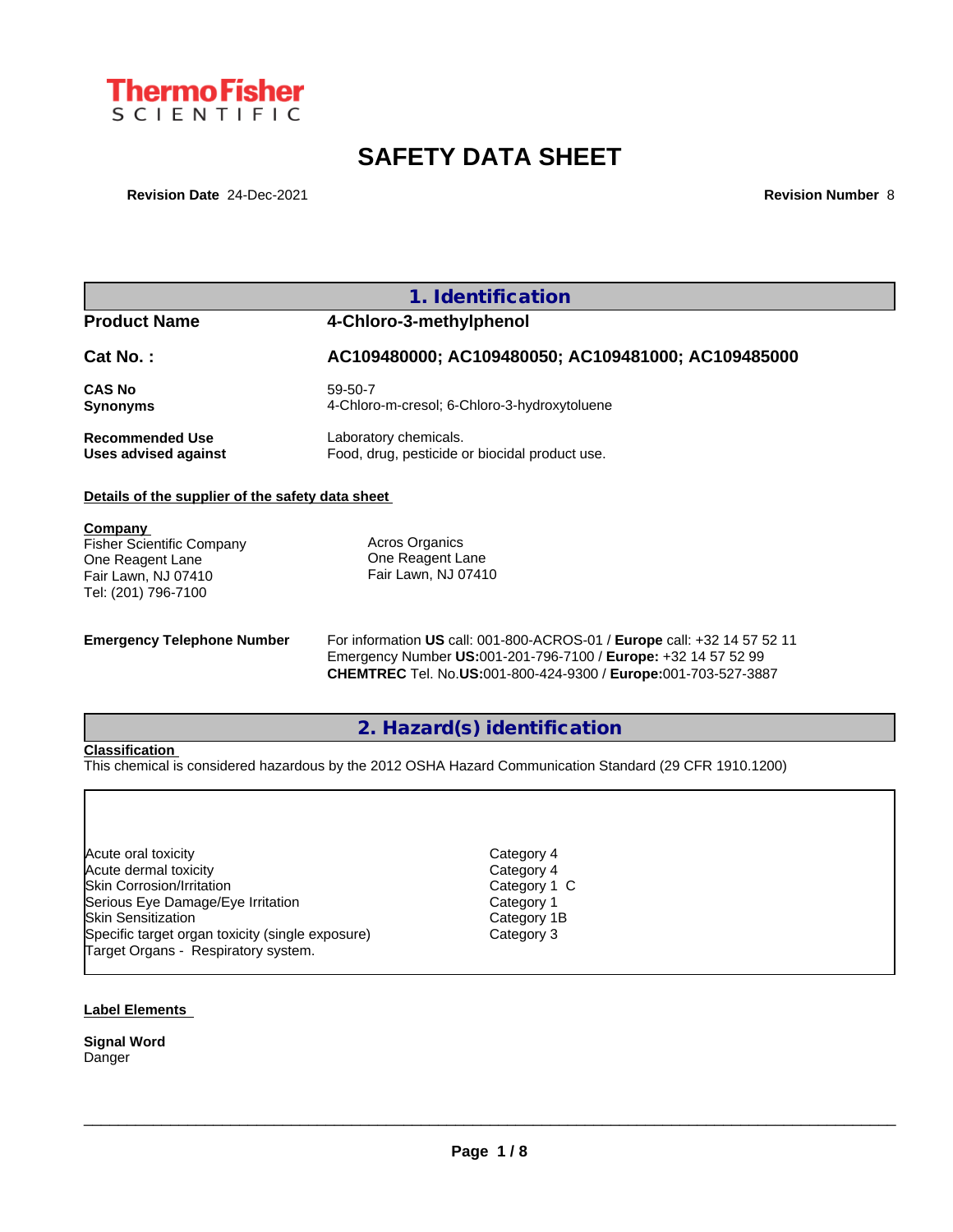#### **Hazard Statements**

Causes severe skin burns and eye damage May cause respiratory irritation May cause an allergic skin reaction Harmful if swallowed or in contact with skin



## **Precautionary Statements**

#### **Prevention**

Wash face, hands and any exposed skin thoroughly after handling Do not eat, drink or smoke when using this product Wear protective gloves/protective clothing/eye protection/face protection Do not breathe dust/fume/gas/mist/vapors/spray Contaminated work clothing should not be allowed out of the workplace Use only outdoors or in a well-ventilated area **Response** Immediately call a POISON CENTER or doctor/physician **Inhalation** IF INHALED: Remove victim to fresh air and keep at rest in a position comfortable for breathing **Skin** Wash contaminated clothing before reuse IF ON SKIN (or hair): Take off immediately all contaminated clothing. Rinse skin with water/shower If skin irritation or rash occurs: Get medical advice/attention **Eyes** IF IN EYES: Rinse cautiously with water for several minutes. Remove contact lenses, if present and easy to do. Continue rinsing **Ingestion** Rinse mouth Do NOT induce vomiting **Storage** Store locked up Store in a well-ventilated place. Keep container tightly closed **Disposal**

Dispose of contents/container to an approved waste disposal plant

**Hazards not otherwise classified (HNOC)**

Very toxic to aquatic life with long lasting effects

## **3. Composition/Information on Ingredients**

 $\_$  ,  $\_$  ,  $\_$  ,  $\_$  ,  $\_$  ,  $\_$  ,  $\_$  ,  $\_$  ,  $\_$  ,  $\_$  ,  $\_$  ,  $\_$  ,  $\_$  ,  $\_$  ,  $\_$  ,  $\_$  ,  $\_$  ,  $\_$  ,  $\_$  ,  $\_$  ,  $\_$  ,  $\_$  ,  $\_$  ,  $\_$  ,  $\_$  ,  $\_$  ,  $\_$  ,  $\_$  ,  $\_$  ,  $\_$  ,  $\_$  ,  $\_$  ,  $\_$  ,  $\_$  ,  $\_$  ,  $\_$  ,  $\_$  ,

| <b>Component</b>      |           | <b>CAS No</b>                                                                                                                                                          | Weight %                                                                                |  |
|-----------------------|-----------|------------------------------------------------------------------------------------------------------------------------------------------------------------------------|-----------------------------------------------------------------------------------------|--|
| 4-Chloro-m-cresol     |           | 59-50-7                                                                                                                                                                | $\leq$ 100                                                                              |  |
|                       |           |                                                                                                                                                                        |                                                                                         |  |
|                       |           | 4. First-aid measures                                                                                                                                                  |                                                                                         |  |
| <b>General Advice</b> | required. |                                                                                                                                                                        | Show this safety data sheet to the doctor in attendance. Immediate medical attention is |  |
| <b>Eye Contact</b>    |           | Rinse immediately with plenty of water, also under the eyelids, for at least 15 minutes.<br>Immediate medical attention is required. Keep eye wide open while rinsing. |                                                                                         |  |
| <b>Skin Contact</b>   |           | Wash off immediately with soap and plenty of water while removing all contaminated                                                                                     |                                                                                         |  |
|                       |           |                                                                                                                                                                        |                                                                                         |  |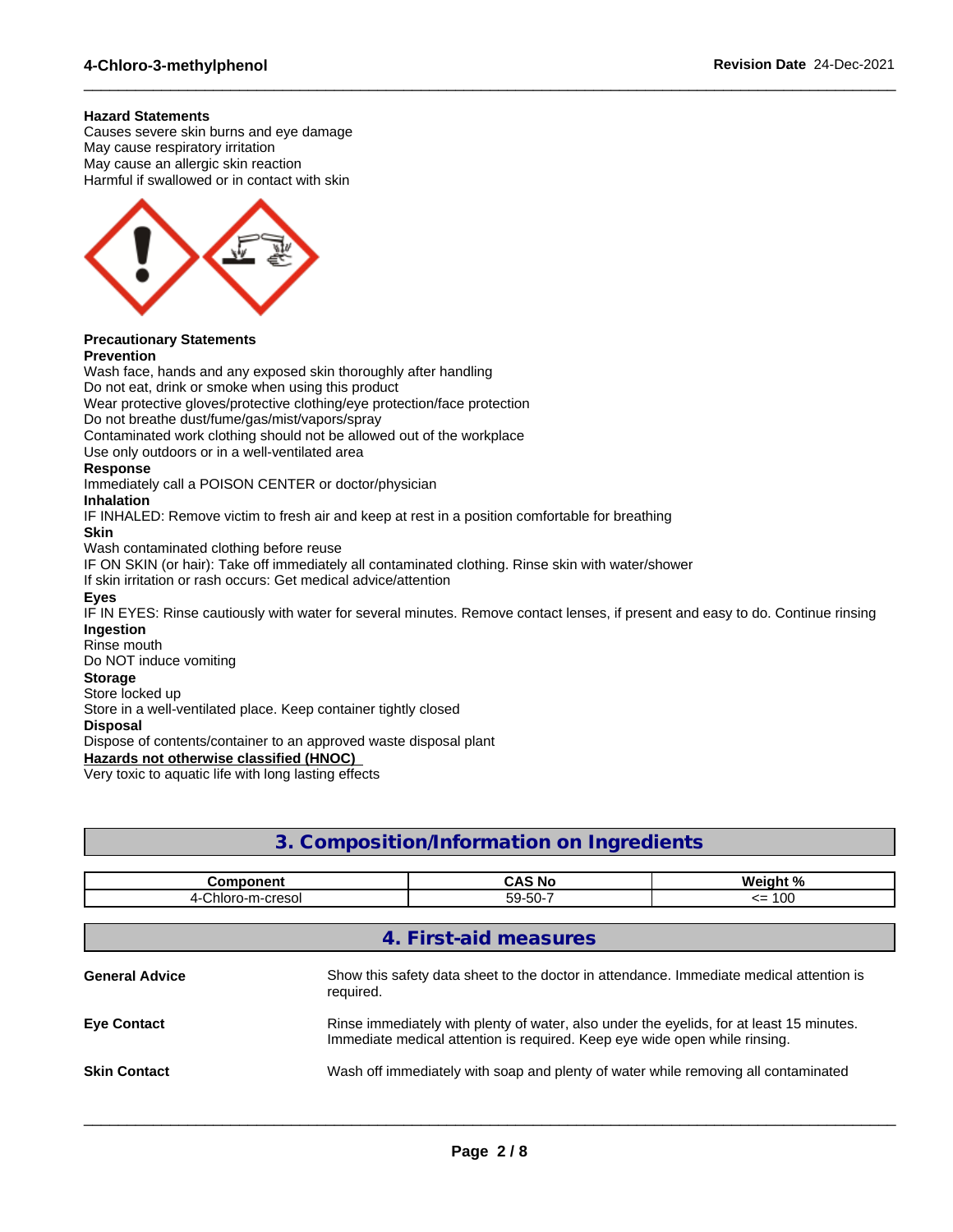|                                        | clothes and shoes. Call a physician immediately.                                                                                                                                                                                                                                                                                                                                                                                                                                                                                        |
|----------------------------------------|-----------------------------------------------------------------------------------------------------------------------------------------------------------------------------------------------------------------------------------------------------------------------------------------------------------------------------------------------------------------------------------------------------------------------------------------------------------------------------------------------------------------------------------------|
| <b>Inhalation</b>                      | Remove to fresh air. If not breathing, give artificial respiration. Call a physician or poison<br>control center immediately. Do not use mouth-to-mouth method if victim ingested or inhaled<br>the substance; give artificial respiration with the aid of a pocket mask equipped with a<br>one-way valve or other proper respiratory medical device.                                                                                                                                                                                   |
| Ingestion                              | Immediate medical attention is required. Do NOT induce vomiting. Drink plenty of water.<br>Never give anything by mouth to an unconscious person.                                                                                                                                                                                                                                                                                                                                                                                       |
| Most important symptoms and<br>effects | Causes burns by all exposure routes. May cause allergic skin reaction. Symptoms of<br>allergic reaction may include rash, itching, swelling, trouble breathing, tingling of the hands<br>and feet, dizziness, lightheadedness, chest pain, muscle pain or flushing: Product is a<br>corrosive material. Use of gastric lavage or emesis is contraindicated. Possible perforation<br>of stomach or esophagus should be investigated: Ingestion causes severe swelling, severe<br>damage to the delicate tissue and danger of perforation |
| <b>Notes to Physician</b>              | Treat symptomatically                                                                                                                                                                                                                                                                                                                                                                                                                                                                                                                   |

 $\_$  ,  $\_$  ,  $\_$  ,  $\_$  ,  $\_$  ,  $\_$  ,  $\_$  ,  $\_$  ,  $\_$  ,  $\_$  ,  $\_$  ,  $\_$  ,  $\_$  ,  $\_$  ,  $\_$  ,  $\_$  ,  $\_$  ,  $\_$  ,  $\_$  ,  $\_$  ,  $\_$  ,  $\_$  ,  $\_$  ,  $\_$  ,  $\_$  ,  $\_$  ,  $\_$  ,  $\_$  ,  $\_$  ,  $\_$  ,  $\_$  ,  $\_$  ,  $\_$  ,  $\_$  ,  $\_$  ,  $\_$  ,  $\_$  ,

## **5. Fire-fighting measures**

| <b>Suitable Extinguishing Media</b>                              | CO <sub>2</sub> , dry chemical, dry sand, alcohol-resistant foam. |
|------------------------------------------------------------------|-------------------------------------------------------------------|
| <b>Unsuitable Extinguishing Media</b>                            | No information available                                          |
| <b>Flash Point</b>                                               | 118 °C / 244.4 °F                                                 |
| Method -                                                         | No information available                                          |
| <b>Autoignition Temperature</b>                                  | 590 °C / 1094 °F                                                  |
| <b>Explosion Limits</b>                                          |                                                                   |
| <b>Upper</b>                                                     | No data available                                                 |
| Lower                                                            | No data available                                                 |
| <b>Sensitivity to Mechanical Impact No information available</b> |                                                                   |
| <b>Sensitivity to Static Discharge</b>                           | No information available                                          |

#### **Specific Hazards Arising from the Chemical**

The product causes burns of eyes, skin and mucous membranes. Do not allow run-off from fire-fighting to enter drains or water courses.

#### **Hazardous Combustion Products**

Carbon monoxide (CO). Carbon dioxide (CO2). Hydrogen chloride gas.

#### **Protective Equipment and Precautions for Firefighters**

As in any fire, wear self-contained breathing apparatus pressure-demand, MSHA/NIOSH (approved or equivalent) and full protective gear. Thermal decomposition can lead to release of irritating gases and vapors.

| <b>NFPA</b><br><b>Health</b>     | Flammability                         | <b>Instability</b>                                                                                                                                    | <b>Physical hazards</b><br>N/A                                                           |
|----------------------------------|--------------------------------------|-------------------------------------------------------------------------------------------------------------------------------------------------------|------------------------------------------------------------------------------------------|
|                                  | 6. Accidental release measures       |                                                                                                                                                       |                                                                                          |
| <b>Personal Precautions</b>      | contact with skin, eyes or clothing. |                                                                                                                                                       | Use personal protective equipment as required. Evacuate personnel to safe areas. Avoid   |
| <b>Environmental Precautions</b> |                                      | Do not flush into surface water or sanitary sewer system. Do not allow material to<br>should be advised if significant spillages cannot be contained. | contaminate ground water system. Prevent product from entering drains. Local authorities |
|                                  |                                      |                                                                                                                                                       |                                                                                          |

**Methods for Containment and Clean** Sweep up and shovel into suitable containers for disposal. Avoid dust formation. **Up**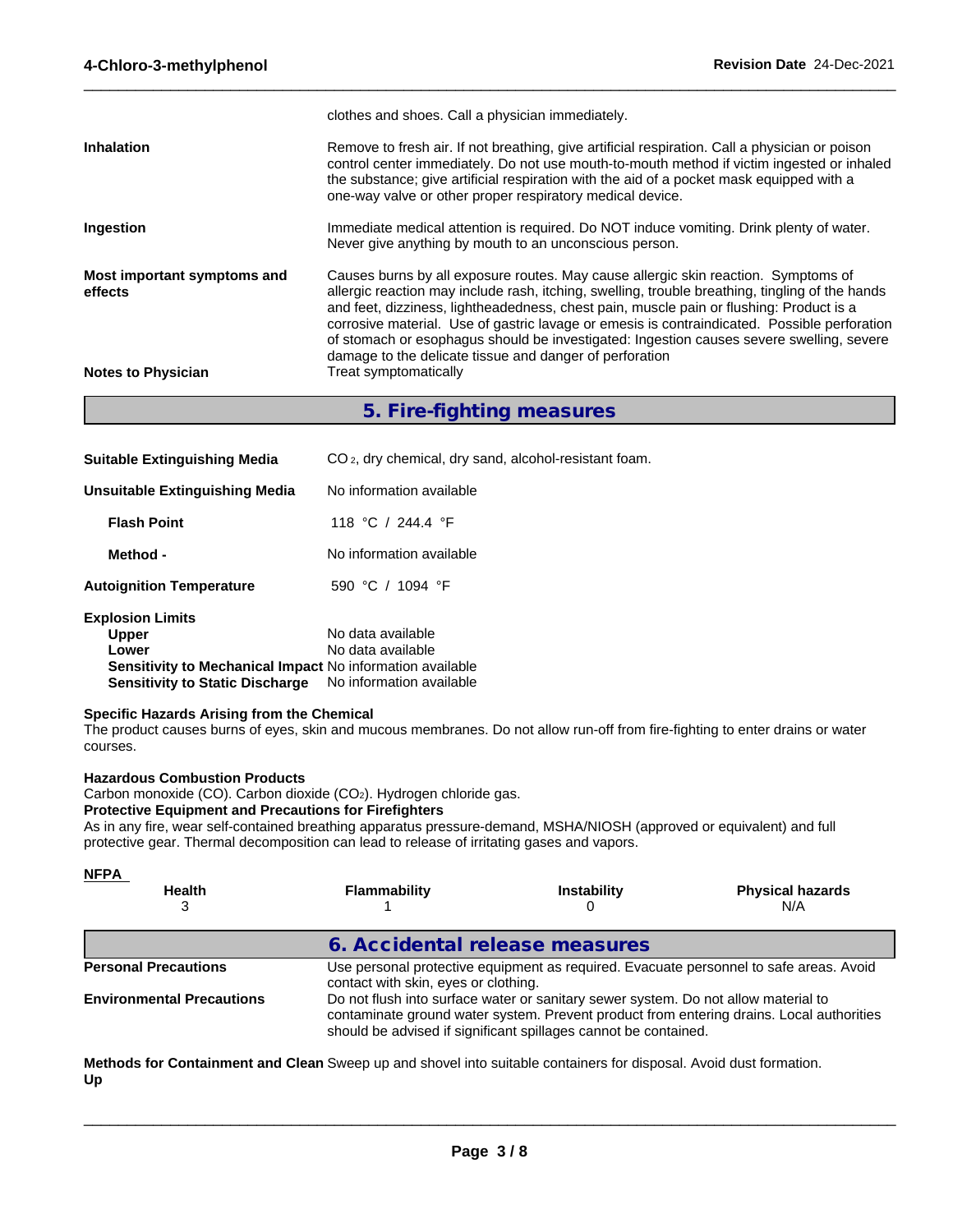|                                      | 7. Handling and storage                                                                                                                                                                                                                                 |
|--------------------------------------|---------------------------------------------------------------------------------------------------------------------------------------------------------------------------------------------------------------------------------------------------------|
| <b>Handling</b>                      | Wear personal protective equipment/face protection. Do not get in eyes, on skin, or on<br>clothing. Use only under a chemical fume hood. Do not breathe dust. Do not ingest. If<br>swallowed then seek immediate medical assistance.                    |
| Storage.                             | Keep containers tightly closed in a dry, cool and well-ventilated place. Keep at temperature<br>not exceeding 35°C. Corrosives area. Incompatible Materials. Bases. Acid anhydrides.<br>Acid chlorides. Metals. copper.                                 |
|                                      | 8. Exposure controls / personal protection                                                                                                                                                                                                              |
| <b>Exposure Guidelines</b>           | This product does not contain any hazardous materials with occupational exposure<br>limitsestablished by the region specific regulatory bodies.                                                                                                         |
| <b>Engineering Measures</b>          | Ensure adequate ventilation, especially in confined areas. Ensure that eyewash stations<br>and safety showers are close to the workstation location.                                                                                                    |
| <b>Personal Protective Equipment</b> |                                                                                                                                                                                                                                                         |
| <b>Eye/face Protection</b>           | Wear appropriate protective eyeglasses or chemical safety goggles as described by<br>OSHA's eye and face protection regulations in 29 CFR 1910.133 or European Standard<br>EN166.                                                                       |
| Skin and body protection             | Wear appropriate protective gloves and clothing to prevent skin exposure.                                                                                                                                                                               |
| <b>Respiratory Protection</b>        | Follow the OSHA respirator regulations found in 29 CFR 1910.134 or European Standard<br>EN 149. Use a NIOSH/MSHA or European Standard EN 149 approved respirator if<br>exposure limits are exceeded or if irritation or other symptoms are experienced. |
| <b>Hygiene Measures</b>              | Handle in accordance with good industrial hygiene and safety practice.                                                                                                                                                                                  |

 $\_$  ,  $\_$  ,  $\_$  ,  $\_$  ,  $\_$  ,  $\_$  ,  $\_$  ,  $\_$  ,  $\_$  ,  $\_$  ,  $\_$  ,  $\_$  ,  $\_$  ,  $\_$  ,  $\_$  ,  $\_$  ,  $\_$  ,  $\_$  ,  $\_$  ,  $\_$  ,  $\_$  ,  $\_$  ,  $\_$  ,  $\_$  ,  $\_$  ,  $\_$  ,  $\_$  ,  $\_$  ,  $\_$  ,  $\_$  ,  $\_$  ,  $\_$  ,  $\_$  ,  $\_$  ,  $\_$  ,  $\_$  ,  $\_$  ,

| 9. Physical and chemical properties |  |
|-------------------------------------|--|
|-------------------------------------|--|

| <b>Physical State</b>                   | Solid                            |
|-----------------------------------------|----------------------------------|
| Appearance                              | White                            |
| Odor                                    | Characteristic                   |
| <b>Odor Threshold</b>                   | No information available         |
| рH                                      | $6.5 \quad 1 \text{ g/l}$ aq.sol |
| <b>Melting Point/Range</b>              | 63 - 65 °C / 145.4 - 149 °F      |
| <b>Boiling Point/Range</b>              | 242 °C / 467.6 °F                |
| <b>Flash Point</b>                      | 118 °C / 244.4 °F                |
| <b>Evaporation Rate</b>                 | Not applicable                   |
| Flammability (solid,gas)                | No information available         |
| <b>Flammability or explosive limits</b> |                                  |
| <b>Upper</b>                            | No data available                |
| Lower                                   | No data available                |
| <b>Vapor Pressure</b>                   | 0.08 mbar $@$ 20 °C              |
| <b>Vapor Density</b>                    | Not applicable                   |
| <b>Specific Gravity</b>                 | No information available         |
| <b>Solubility</b>                       | Soluble in water                 |
| Partition coefficient; n-octanol/water  | No data available                |
| <b>Autoignition Temperature</b>         | 590 °C / 1094 °F                 |
| <b>Decomposition Temperature</b>        | No information available         |
| <b>Viscosity</b>                        | Not applicable                   |
| Molecular Formula                       | C7 H7 CI O                       |
| <b>Molecular Weight</b>                 | 142.58                           |
|                                         |                                  |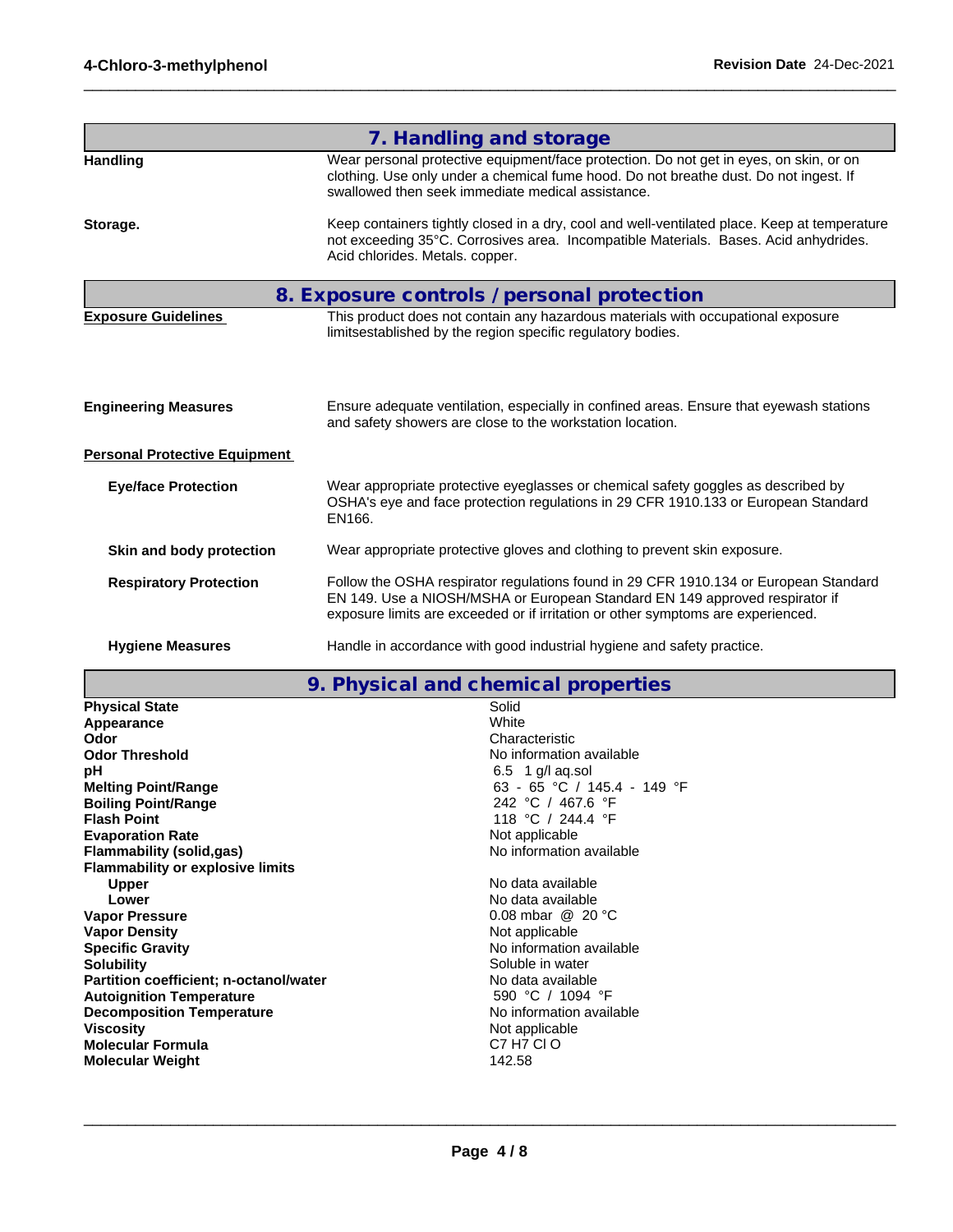|                                 | 10. Stability and reactivity                                                                       |
|---------------------------------|----------------------------------------------------------------------------------------------------|
| <b>Reactive Hazard</b>          | None known, based on information available                                                         |
| <b>Stability</b>                | Stable under recommended storage conditions.                                                       |
| <b>Conditions to Avoid</b>      | Incompatible products. Excess heat. Avoid dust formation.                                          |
| <b>Incompatible Materials</b>   | Bases, Acid anhydrides, Acid chlorides, Metals, copper                                             |
|                                 | Hazardous Decomposition Products Carbon monoxide (CO), Carbon dioxide (CO2), Hydrogen chloride gas |
| <b>Hazardous Polymerization</b> | Hazardous polymerization does not occur.                                                           |
| <b>Hazardous Reactions</b>      | None under normal processing.                                                                      |

 $\_$  ,  $\_$  ,  $\_$  ,  $\_$  ,  $\_$  ,  $\_$  ,  $\_$  ,  $\_$  ,  $\_$  ,  $\_$  ,  $\_$  ,  $\_$  ,  $\_$  ,  $\_$  ,  $\_$  ,  $\_$  ,  $\_$  ,  $\_$  ,  $\_$  ,  $\_$  ,  $\_$  ,  $\_$  ,  $\_$  ,  $\_$  ,  $\_$  ,  $\_$  ,  $\_$  ,  $\_$  ,  $\_$  ,  $\_$  ,  $\_$  ,  $\_$  ,  $\_$  ,  $\_$  ,  $\_$  ,  $\_$  ,  $\_$  ,

**11. Toxicological information**

#### **Acute Toxicity**

### **Product Information**

**Component Information**

| Component                          | LD50 Oral                                                                                  | LD50 Dermal                                                                              | <b>LC50 Inhalation</b>   |
|------------------------------------|--------------------------------------------------------------------------------------------|------------------------------------------------------------------------------------------|--------------------------|
| 4-Chloro-m-cresol                  | 1830 mg/kg (Rat)                                                                           | $LD50 > 2000$ mg/kg (Rat)                                                                | $> 2,871$ mg/L (Rat) 4 h |
|                                    |                                                                                            |                                                                                          |                          |
| <b>Toxicologically Synergistic</b> | No information available                                                                   |                                                                                          |                          |
| <b>Products</b>                    |                                                                                            |                                                                                          |                          |
|                                    | Delayed and immediate effects as well as chronic effects from short and long-term exposure |                                                                                          |                          |
|                                    |                                                                                            |                                                                                          |                          |
| Irritation                         | May cause irritation of respiratory tract                                                  |                                                                                          |                          |
|                                    |                                                                                            |                                                                                          |                          |
| Sensitization                      | May cause sensitization by skin contact                                                    |                                                                                          |                          |
|                                    |                                                                                            |                                                                                          |                          |
| <b>Carcinogenicity</b>             |                                                                                            | The table below indicates whether each agency has listed any ingredient as a carcinogen. |                          |
|                                    |                                                                                            |                                                                                          |                          |

| Component                                                                                                                                           | <b>CAS No</b> | <b>IARC</b>                                                                             | <b>NTP</b> | <b>ACGIH</b>                                                                                                                                                                                                                                                     | <b>OSHA</b> | <b>Mexico</b> |
|-----------------------------------------------------------------------------------------------------------------------------------------------------|---------------|-----------------------------------------------------------------------------------------|------------|------------------------------------------------------------------------------------------------------------------------------------------------------------------------------------------------------------------------------------------------------------------|-------------|---------------|
| 4-Chloro-m-cresol                                                                                                                                   | 59-50-7       | Not listed                                                                              | Not listed | Not listed                                                                                                                                                                                                                                                       | Not listed  | Not listed    |
| <b>Mutagenic Effects</b>                                                                                                                            |               | No information available                                                                |            |                                                                                                                                                                                                                                                                  |             |               |
| <b>Reproductive Effects</b>                                                                                                                         |               | No information available.                                                               |            |                                                                                                                                                                                                                                                                  |             |               |
| <b>Developmental Effects</b>                                                                                                                        |               | No information available.                                                               |            |                                                                                                                                                                                                                                                                  |             |               |
| <b>Teratogenicity</b>                                                                                                                               |               | No information available.                                                               |            |                                                                                                                                                                                                                                                                  |             |               |
| <b>STOT - single exposure</b><br><b>STOT - repeated exposure</b>                                                                                    |               | Respiratory system<br>None known                                                        |            |                                                                                                                                                                                                                                                                  |             |               |
| <b>Aspiration hazard</b>                                                                                                                            |               | No information available                                                                |            |                                                                                                                                                                                                                                                                  |             |               |
| <b>Symptoms / effects, both acute and</b> Symptoms of allergic reaction may include rash, itching, swelling, trouble breathing, tingling<br>delayed |               | of the hands and feet, dizziness, lightheadedness, chest pain, muscle pain or flushing: |            | Product is a corrosive material. Use of gastric lavage or emesis is contraindicated.<br>Possible perforation of stomach or esophagus should be investigated: Ingestion causes<br>severe swelling, severe damage to the delicate tissue and danger of perforation |             |               |

#### **Endocrine Disruptor Information**

| Component         | <b>Endocrine Disrupters</b> | EU -                          | <b>Endocrine Disruptor</b> |
|-------------------|-----------------------------|-------------------------------|----------------------------|
|                   | -.                          | <b>Endocrine Disruptors -</b> | Japan                      |
|                   | <b>Candidate List</b>       | <b>Evaluated Substances</b>   | Information                |
| 4-Chloro-m-cresol | Group II Chemical           | : applicable<br>Not           | Not applicable             |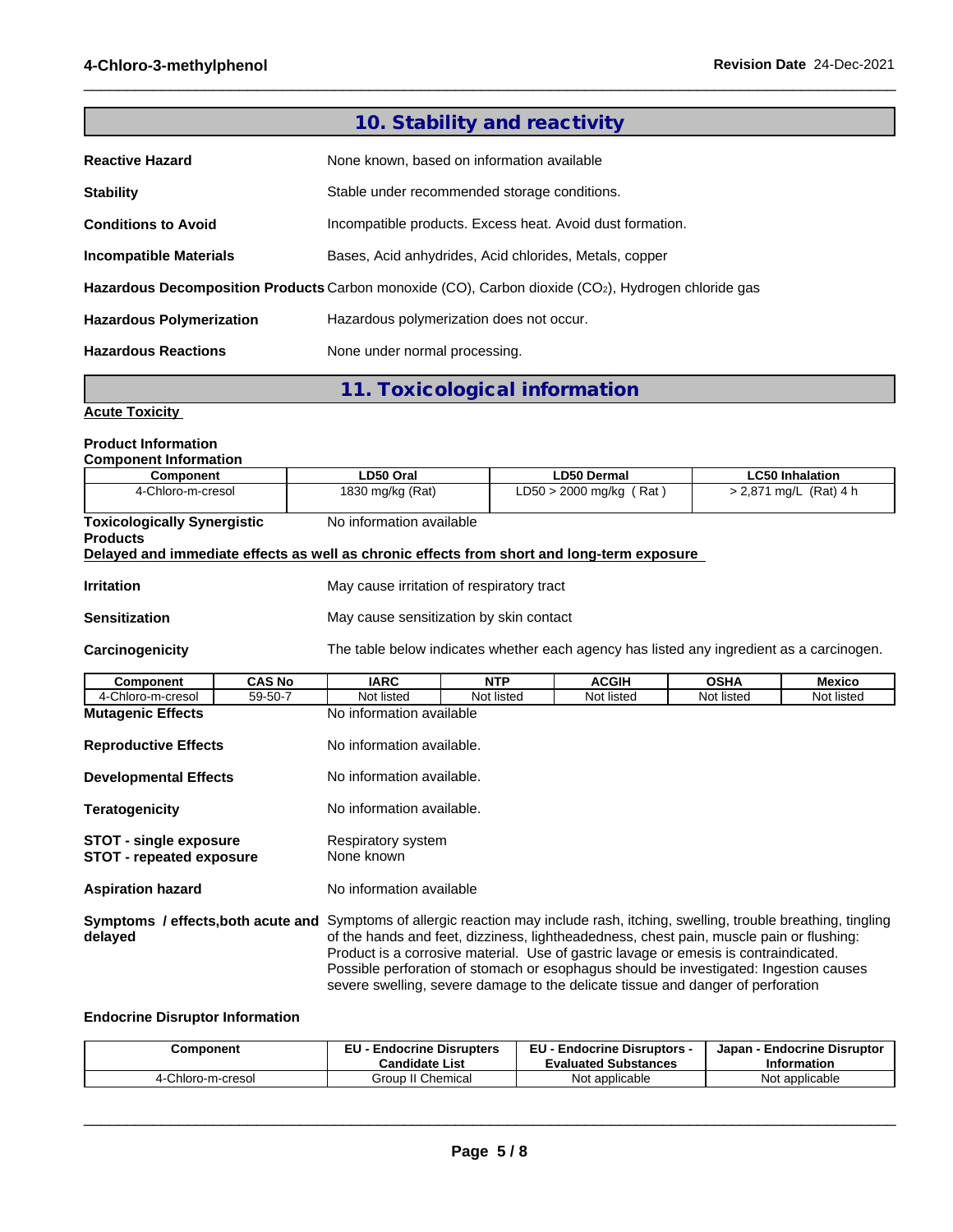#### **Other Adverse Effects** .

## **12. Ecological information**

 $\_$  ,  $\_$  ,  $\_$  ,  $\_$  ,  $\_$  ,  $\_$  ,  $\_$  ,  $\_$  ,  $\_$  ,  $\_$  ,  $\_$  ,  $\_$  ,  $\_$  ,  $\_$  ,  $\_$  ,  $\_$  ,  $\_$  ,  $\_$  ,  $\_$  ,  $\_$  ,  $\_$  ,  $\_$  ,  $\_$  ,  $\_$  ,  $\_$  ,  $\_$  ,  $\_$  ,  $\_$  ,  $\_$  ,  $\_$  ,  $\_$  ,  $\_$  ,  $\_$  ,  $\_$  ,  $\_$  ,  $\_$  ,  $\_$  ,

#### **Ecotoxicity**

The product contains following substances which are hazardous for the environment. Very toxic to aquatic organisms, may cause long-term adverse effects in the aquatic environment.

| Component         | <b>Freshwater Algae</b>                               | <b>Freshwater Fish</b>                                                                                                                                                                                                  | <b>Microtox</b>                                                                                             | Water Flea                              |  |
|-------------------|-------------------------------------------------------|-------------------------------------------------------------------------------------------------------------------------------------------------------------------------------------------------------------------------|-------------------------------------------------------------------------------------------------------------|-----------------------------------------|--|
| 4-Chloro-m-cresol | EC50: 30,62 mg/L, 72h<br>(Desmodesmus<br>subspicatus) | LC50: 5,81 - 7,76 mg/L, 96h<br>(Poecilia reticulata)<br>$LC50$ : = 917 $\mu$ g/L, 96h static<br>(Oncorhynchus mykiss)<br>LC50: 1000 - 10000 µg/L,<br>96h static (Pimephales<br>promelas)<br>LC50: 3.11 - 5.27 mg/L, 96h | $EC50 = 0.27$ mg/L 5 min<br>$EC50 = 0.28$ mg/L 15 min<br>$EC50 = 0.34$ mg/L 30 min<br>$EC50 = 23$ mg/L 60 h | EC50: 2,29 mg/L, 48h<br>(Daphnia magna) |  |
|                   |                                                       | flow-through (Pimephales<br>promelas)                                                                                                                                                                                   |                                                                                                             |                                         |  |

**Persistence and Degradability** Persistence is unlikely

#### **Bioaccumulation/ Accumulation** No information available.

**Mobility Mobility Mobility** . Will likely be mobile in the environment due to its water solubility.

| -------                          | Pow |
|----------------------------------|-----|
| - - - -                          | lor |
| $\cap$ hlon<br>. .<br>ື<br>,,,,, |     |

## **13. Disposal considerations**

**Waste Disposal Methods** Chemical waste generators must determine whether a discarded chemical is classified as a hazardous waste. Chemical waste generators must also consult local, regional, and national hazardous waste regulations to ensure complete and accurate classification.

| Component                                           | Wastes<br>OCD.<br>.<br>series<br>KGRA. | Wastes<br><b>RCR</b><br>- -<br><b>Series</b><br>o n |
|-----------------------------------------------------|----------------------------------------|-----------------------------------------------------|
| $-59-50-7$<br>-cresol<br>∕-hloro-mٽ<br>$\epsilon$ . | U039                                   |                                                     |

## **14. Transport information**

| <b>DOT</b>                  |                                          |
|-----------------------------|------------------------------------------|
| UN-No                       | UN3261                                   |
| <b>Proper Shipping Name</b> | CORROSIVE SOLID, ACIDIC, ORGANIC, N.O.S. |
| <b>Technical Name</b>       | 4-Chloro-m-cresol                        |
| <b>Hazard Class</b>         | 8                                        |
| <b>Packing Group</b>        | Ш                                        |
| <b>TDG</b>                  |                                          |
| UN-No                       | UN3261                                   |
| <b>Proper Shipping Name</b> | CORROSIVE SOLID, ACIDIC, ORGANIC, N.O.S. |
| <b>Hazard Class</b>         | 8                                        |
| <b>Packing Group</b>        | Ш                                        |
| <b>IATA</b>                 |                                          |
| UN-No                       | <b>UN3261</b>                            |
| <b>Proper Shipping Name</b> | CORROSIVE SOLID, ACIDIC, ORGANIC, N.O.S. |
| <b>Hazard Class</b>         | 8                                        |
| <b>Packing Group</b>        | Ш                                        |
| <b>IMDG/IMO</b>             |                                          |
| UN-No                       | UN3261                                   |
| <b>Proper Shipping Name</b> | CORROSIVE SOLID, ACIDIC, ORGANIC, N.O.S. |
| <b>Hazard Class</b>         | 8                                        |
| <b>Packing Group</b>        | Ш                                        |
|                             | 15. Regulatory information               |
|                             |                                          |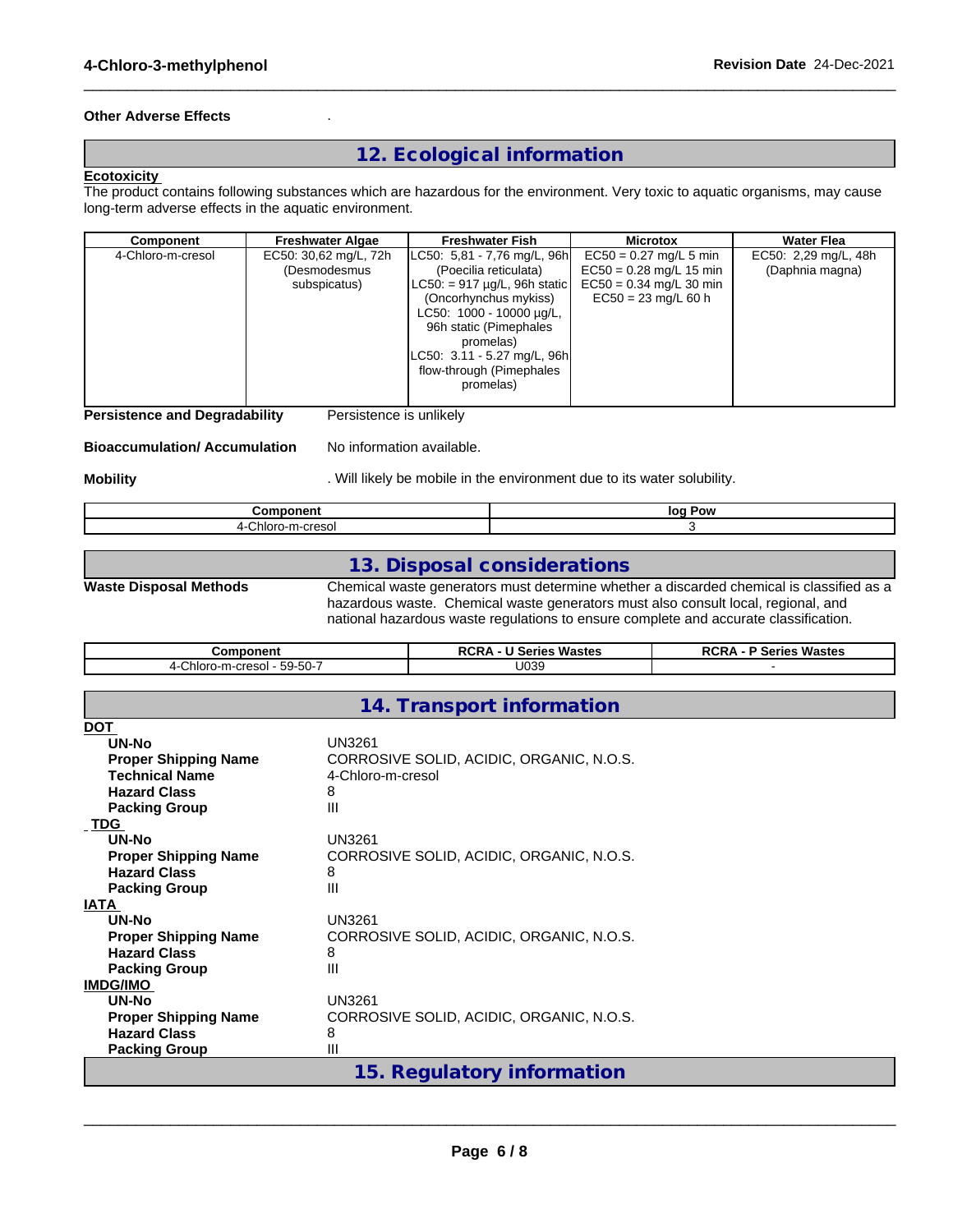#### **United States of America Inventory**

| Component                 | <b>CAS No</b> | <b>TSCA</b> | TOO AL<br><b>TSCA</b><br>Inventory notification -<br>∧ - EPA Requiatory '<br>อษย<br><b>Flags</b><br><b>Active-Inactive</b> |  |
|---------------------------|---------------|-------------|----------------------------------------------------------------------------------------------------------------------------|--|
| Chloro-m-cresol<br>-4-Ch. | 59-50-7       |             | <b>ACTIVE</b>                                                                                                              |  |

 $\_$  ,  $\_$  ,  $\_$  ,  $\_$  ,  $\_$  ,  $\_$  ,  $\_$  ,  $\_$  ,  $\_$  ,  $\_$  ,  $\_$  ,  $\_$  ,  $\_$  ,  $\_$  ,  $\_$  ,  $\_$  ,  $\_$  ,  $\_$  ,  $\_$  ,  $\_$  ,  $\_$  ,  $\_$  ,  $\_$  ,  $\_$  ,  $\_$  ,  $\_$  ,  $\_$  ,  $\_$  ,  $\_$  ,  $\_$  ,  $\_$  ,  $\_$  ,  $\_$  ,  $\_$  ,  $\_$  ,  $\_$  ,  $\_$  ,

**Legend:**

**TSCA** US EPA (TSCA) - Toxic Substances Control Act, (40 CFR Part 710)

X - Listed

'-' - Not Listed

**TSCA 12(b)** - Notices of Export Not applicable

#### **International Inventories**

Canada (DSL/NDSL), Europe (EINECS/ELINCS/NLP), Philippines (PICCS), Japan (ENCS), Japan (ISHL), Australia (AICS), China (IECSC), Korea (KECL).

| <b>Component</b>         | <b>CAS No</b>                      | DSI | <b>NDSL</b> | <b>EINECS</b>                                           | <b>PICCS</b> | <b>ENCS</b> | <b>ISHL</b> | <b>AICS</b> | IFABA<br>IECSC | <b>KECL</b>                           |
|--------------------------|------------------------------------|-----|-------------|---------------------------------------------------------|--------------|-------------|-------------|-------------|----------------|---------------------------------------|
| -m-cresol<br>Chloro<br>" | $ \sim$<br>--<br>$\sim$<br>59-50-7 |     |             | $\Lambda$ $\Omega$<br>200<br>$\sim$<br>$-$<br>ס-ו<br>rv |              |             |             |             |                | $\mathbf{L}$<br>KE-05761<br><b>NL</b> |

**KECL** - NIER number or KE number (http://ncis.nier.go.kr/en/main.do)

#### **U.S. Federal Regulations**

#### **SARA 313** Not applicable

#### **SARA 311/312 Hazard Categories** See section 2 for more information

#### **CWA** (Clean Water Act)

| Component             | $\sim$ M/A<br>· Hazardous<br><b>Substances</b> | CWA<br>- Reportable<br>Quantities | <b>CWA</b><br><b>Toxic Pollutants</b> | <b>Priority Pollutants</b><br>ICWA - |
|-----------------------|------------------------------------------------|-----------------------------------|---------------------------------------|--------------------------------------|
| Chloro-m-cresol<br>п. |                                                |                                   |                                       |                                      |

**Clean Air Act** Not applicable

**OSHA** - Occupational Safety and Health Administration Not applicable

**CERCLA** This material, as supplied, contains one or more substances regulated as a hazardous substance under the Comprehensive Environmental Response Compensation and Liability Act (CERCLA) (40 CFR 302)

| omponent        | <b>Substances RQs</b><br>Hazardous | <b>EHS RQs</b><br>CER |
|-----------------|------------------------------------|-----------------------|
| Chloro-m-cresol | 5000 lb                            |                       |

**California Proposition 65** This product does not contain any Proposition 65 chemicals.

#### **U.S. State Right-to-Know Regulations**

| ואonent                                                        | -ecachucatt<br>Massachusetts | <b>New</b><br><b>Larcay</b><br>JELSE | nnsvlvania<br>ъ.<br>enns\ | <b>Illinois</b> | <b>Island</b><br>. .<br>Rnoae |
|----------------------------------------------------------------|------------------------------|--------------------------------------|---------------------------|-----------------|-------------------------------|
| cresol<br>·m-<br>$\overline{\phantom{a}}$<br>. .UILL<br>וטכסוט |                              |                                      |                           |                 |                               |

#### **U.S. Department of Transportation**

| Reportable Quantity (RQ):          |   |
|------------------------------------|---|
| <b>DOT Marine Pollutant</b>        | N |
| <b>DOT Severe Marine Pollutant</b> | N |

**U.S. Department of Homeland** This product does not contain any DHS chemicals.